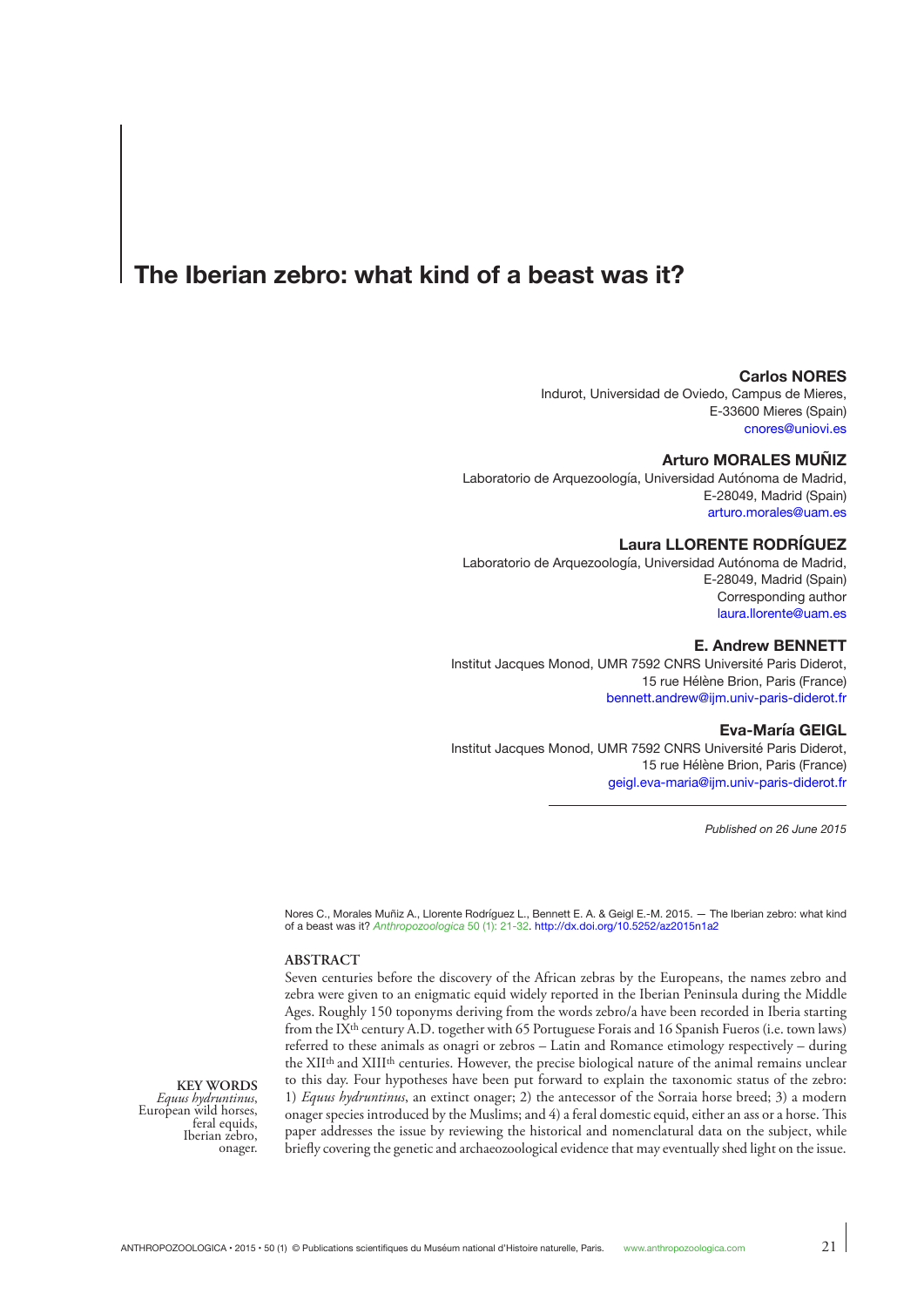## **RÉSUMÉ**

## *Le zèbre ibérique: de quel animal s'agit-il?*

Sept siècles avant la découverte des zèbres africains par les Européens, les noms «zebro » et «zèbre» ont été donnés à un équidé énigmatique largement documenté dans la péninsule Ibérique au Moyen Âge. Environ 150 toponymes découlant des mots «zebro/a » ont été enregistrés dans la péninsule Ibérique à partir du IXe siècle de notre ère. De même, 65 «Forais» au Portugal et six «Fueros» en l'Espagne (comprendre: lois urbaines) mentionnent ces animaux sous le nom d'« onagres» ou de «zebros» (étymologies latine et romane, respectivement) au cours des XII<sup>e</sup> et XIII<sup>e</sup> siècles. Cependant, la nature biologique précise de l'animal reste incertaine, même aujourd'hui. Quatre hypothèses ont été avancées pour expliquer le statut taxonomique du «zebro »: 1) *Equus hydruntinus*, l'hydrontin, un onagre éteint; 2) l'ancêtre de la race de cheval Sorraia ; 3) espèce d'onagre moderne introduite par les musulmans; et 4) équidé domestique errant, âne ou cheval. Cet article aborde la question à partir des données historiques et de nomenclature de cet animal et les confronte brièvement avec celles de la génétique et de l'archéozoologie.

**MOTS CLÉS**<br>*Equus hydruntinus*, *Equus hydruntinus*, chevaux sauvages européens, équidés marrons, «zebro » ibérique, onagre.

# INTRODUCTION

Ever since Ulisse Aldrovandi (1616) made the first zoological description of an African zebra, it was known that Pigafetta (1591), in his description of the kingdom of the Congo, specifically stated that the name "zebra" had been given to these equids by sixteenth century Portuguese traders and explorers. Ensuing zoological works referred to this matter while providing the earliest documentation of zebras in the territories of the Gulf of Guinea, East and Southern Africa (e.g., Edwards 1758; Buffon 1764; Burchell 1822; Hamilton-Smith 1841). Later, Ridgeway's influential book (Ridgeway 1905) failed to mention a key statement in the English translation of the book of Pigafetta (Pigafetta 1597) where the latter author mentioned that "zebras" were also known in Portugal and Spain at the time (lit., "*But touching the rest of her carriage and qualities, she is very lusty and pleasant as a horse; and specially in going, and in running she is so light and so swift that it is admirable. In so much as in Portingale and in Castile also, it is commonly used (as it were for a proverb) 'As swift as a zebra', when they will signify an exceeding quickness*"). With omissions such as this one, and as time buried most of the early works on the subject, the connection between the African and the Iberian zebras became eventually lost.

Was the proverb that Pigafetta mentioned suggesting that when the Portuguese went into Africa zebras became so well known in Portugal and Castile that they were incorporated into popular parlance? Or was it referring to a zebra–like equid that inhabited the Iberian Peninsula at that time?

The first hypothesis is rather improbable since, contrary to the case of other African animals, zebras had been scarcely reported in Europe at that time. Among the few references of African zebras previous to Pigafetta's writings, only those of Cassius Dio (IIIrd century A.D.; Cary 1927) and of Timotheus of Gaza (IVth century A.D.; Haupt 1869) mentioned an animal described as a *hippotigris* (lit., a "tiger horse"). Philostorgius of Cappadocia (Vth century A.D.) later described "black and white wild asses" in the Mountains of the Moon, but failed to provide a name for them (Amidon 2007), and likewise

nameless were the (lit.) "*striped she-asses*" given as presents to the kings Alfonso X of Castile and João I of Portugal in the XIIIth and XVth centuries A.D., respectively (González Dávila 1650; Rosell 1953).

The second hypothesis, referring to the presence of a horselike animal named the zebro in the Iberian Peninsula, has been substantiated by various authors who evidenced that, as early as 882 A.D., the word *cebrario* (lit. the place of the zebras) was documented in Portugal (da Silveira 1948; Antunes 2006). In addition to toponyms, some 170 mentions of the word "cebra/o" and its derivatives have been thus far gathered from Portuguese and Spanish documents spanning from the IXth to the XIIth centuries A.D., and two of these include descriptions of the animal.

Though attempts have been made as early as the XVII-Ith century to identify the animal named the zebro/a [e.g., Sarmiento in 1752 (Santos & Santos 2011), and Santa Rosa de Viterbo (1799) who mentioned toponyms and medieval documents], it was not until the early XX<sup>th</sup> century that Nunes (1925) triggered a debate that lasted for more than three decades. The consensus reached at that time claimed that the zebro was some kind of wild ass or onager that inhabited the Iberian Peninsula until the end of the XVIth century. Noteworthy among these works are those of Castro (1928) and da Silveira (1948), the latter for the synthesis it provides.

This historical debate raised no interest within researchers in the biological sciences. This was also the case with the data provided by the first Spanish biologist to address the matter. Fernández-Galiano's papers (1957, 1958) were received with scepticism by scientists who distrusted evidence based on philological and historical sources. Nores and Liesau (1992) later reviewed these evidences from an archaeological standpoint and put forward the hypothesis that the Iberian zebra or zebro might have specifically been *Equus hydruntinus*  (Regalia, 1907), an equid documented in Europe throughout the Upper Pleistocene that presumably went extinct in Iberia during the later part of the Holocene. That hypothesis was later supported by von den Driesch (2000), Arribas (2004) and Antunes (2006).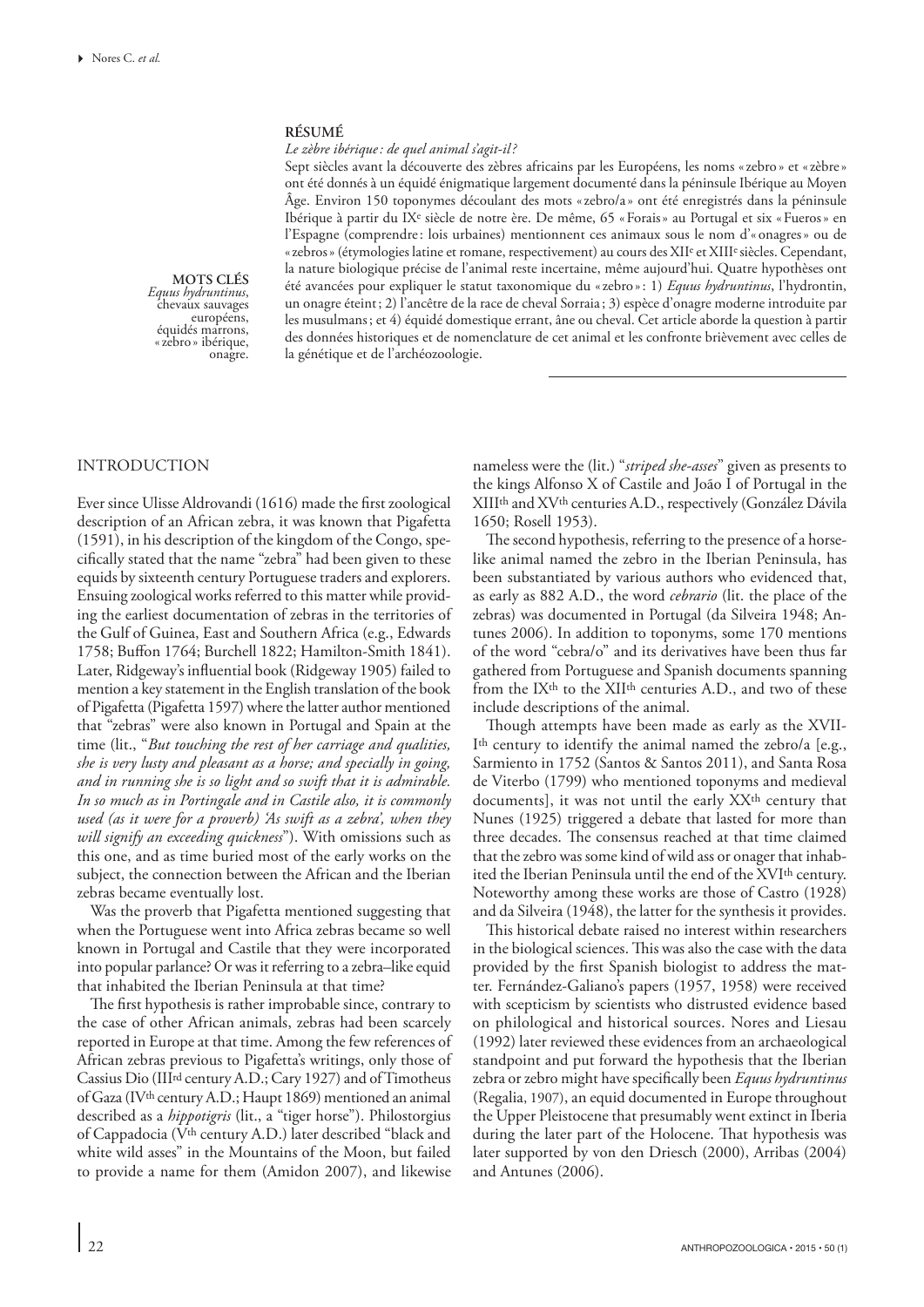The aims of the present paper are four-fold. We attempt: 1) to throw light, from an essentially historical perspective, on the persistence in the Iberian Peninsula after Roman times of a wild equid; 2) to confirm whether or not the name zebra and its derivatives were given in Iberia to this particular equid during the Middle Ages; 3) to confirm that the name of that equid survived by virtue of it being transposed to its African relatives, the sub-saharian zebras; and finally 4) to make an attempt to throw light on the taxonomical nature of the zebro.

# **METHODS**

The basis of this work consisted in a search for references of the cebro through a comprehensive bibliographic review of the pertinent historical and philological works, in addition, a systematic search in recopilatory Works of historical documents and public databases of historical, literary and geographical nature. During this process a complete recopilation of medieval Portuguese Fueros (i.e. local laws) was found in the first volumen of the *Portugaliae Monumenta Historica* (Anonymous 1856). Likewise, crucial information has been retrieved in the literary sources, and further legal documents in the database of the "Corpus Diacrónico del Español" (CORDE database). For Spanish toponyms, use has been made of the database of the "Sistema de Información Geográfica Nacional de España" and Portuguese toponyms have been obtained from Antunes (2006).

Whenever possible, original manuscripts and texts in their source language were consulted in order to avoid an interpretation of the term zebro even though this often meant using a wealth of variants in the way of writing the name of the animal.

Data on the zebro has been allocated to three different categories: 1) Etymology; 2) Historical documentation corresponding to the Middle and Modern Ages that have provided descriptions, uses and dates; and 3) Distribution of toponyms through time and space. These three sources are closely intertwined, being often difficult to set one apart from the others but, combined, complement the information on the subject to an extent not possible when each source is used in isolation, thus have helped us to better frame the problem.

# RESULTS: EVIDENCES OF AN ANIMAL NAMED ZEBRO

#### **ETYMOLOGY**

The word *zebro* featured several variants in Portugal and in the Spanish kingdoms. At all times, for example, it appeared both in its male and female gender variants (i.e. zebro/a) although it should be noted that its masculine version was far more abundant prior to the XIV<sup>th</sup> century, its feminine form prevailing afterwards. In the kingdom of Castile the word often combined a "c" with a "b" (i.e. *cebro*), whereas in Portugal it was originally written with a "z" and a "v" (i.e. *zevro*). In both cases, the prefixes *e-*, *en-* and *a-* could be incorporated into the word. In this paper we will conventionally refer to this animal as zebro, an etymological chimera of sorts between the most frequent spelling in Castilian and its Portuguese counterpart.

Philologists concede that the etymological evolution originally turned the Latin term *equus ferus* (lit., "wild horse") into *equiferus*, and it was from this name that the words *ezebro* and/or *enzebro* derived (da Silveira 1948; Malkiel 1985; Corominas & Pascual 1989). Such consensus finds no discrepancies as of this writing, and it is from it that philologists such as Lief (2006) and Pascual Barea (2008) conclude that the *equiferus* and the zebro are synonymous. On the issue of the origin of the word zebra, Malkiel (1985) lamented that several etymological treatises "*outside of the hispano-portuguese corner*" maintained the myth of an African origin for the term without any reliable evidence to support it.

The equivalence between the words zebro and onager, on the other hand, was established through the far more contentious way of translating the Latin *onager* as zebra, zebro or any of its derivatives in old romance tongue (e.g., in modern parlance, zebra/o in Portuguese and cebra/o in Spanish). Such a debatable equivalence may lie at the root of the taxonomical identity problem of the zebro.

The earliest documented case of this equivalency having occurred was noted by Fray Martin Sarmiento in 1752 and referred to the mountain pass of O Cebreiro, between the provinces of Lugo and León (NW Spain). Sarmiento compared a document dated to *c.* 1000 A.D., where it was stated that: "*pervenerunt ad Alpes montes Ezebrarii*" (lit., "*they reach to the mountain of the zebros*") with a later text, dated *c.* 1250 A.D., in which the name of the animals had been translated into Latin: "*ad locum qui mons dicitur Onagrorum*" (lit., "*at the place referred to as the mountain of the onagers*"). Although the text from Sarmiento remained unpublished until recent times (Santos & Santos 2011), his manuscript was known to various authors, many of whom apparently accepted the equivalence "zebro = onager" without further discussion (e.g., Mitchell 1859; Larousse 1876). The inverse phenomenon has been recorded on several Spanish *Fueros* (i.e. laws referring local rights and privileges), initially written in Latin and later translated into Spanish. Such was the case of the *Fueros* of Teruel(*c.* 1180), Cuenca (1189) and Zorita de los Canes (*c.* 1230) (Allen 1910; Ureña 1911; Fernández-Galiano 1957).

Following on this equivalence of probably non-equivalent names, some medieval translations of biblical texts also turned the Near Eastern "onager" into the Iberian "zebro". This was the case of the description of the onager made in the Book of Job by the *Biblia Vulgata* (*c.* 1260; Scio de San Miguel, 1814), the Bible of Arragel (1443), and of two Bibles translated into Ladino (i.e. the dialect of the Jews from Castile) (Lazar 1995) and Castilian (Lazar *et al.* 1994) at the beginning of the XVth century. A Latin glossary of the XIV<sup>th</sup> century did the same (Castro 1928). The clearest equivalence between the two terms is provided by the *General Hestoria* of Alfonso X "the Wise", a Castilian King who in the second half of the XIIIth century explicitly stated that: *"onager dezimus nós que es en la nuestra lengua por asno montés o por enzebro"* (lit. "*Onager is what in our tongue we call a wild ass or an enzebro*") (Menéndez-Pidal 1906). In many other instances, as was the case of the andalusí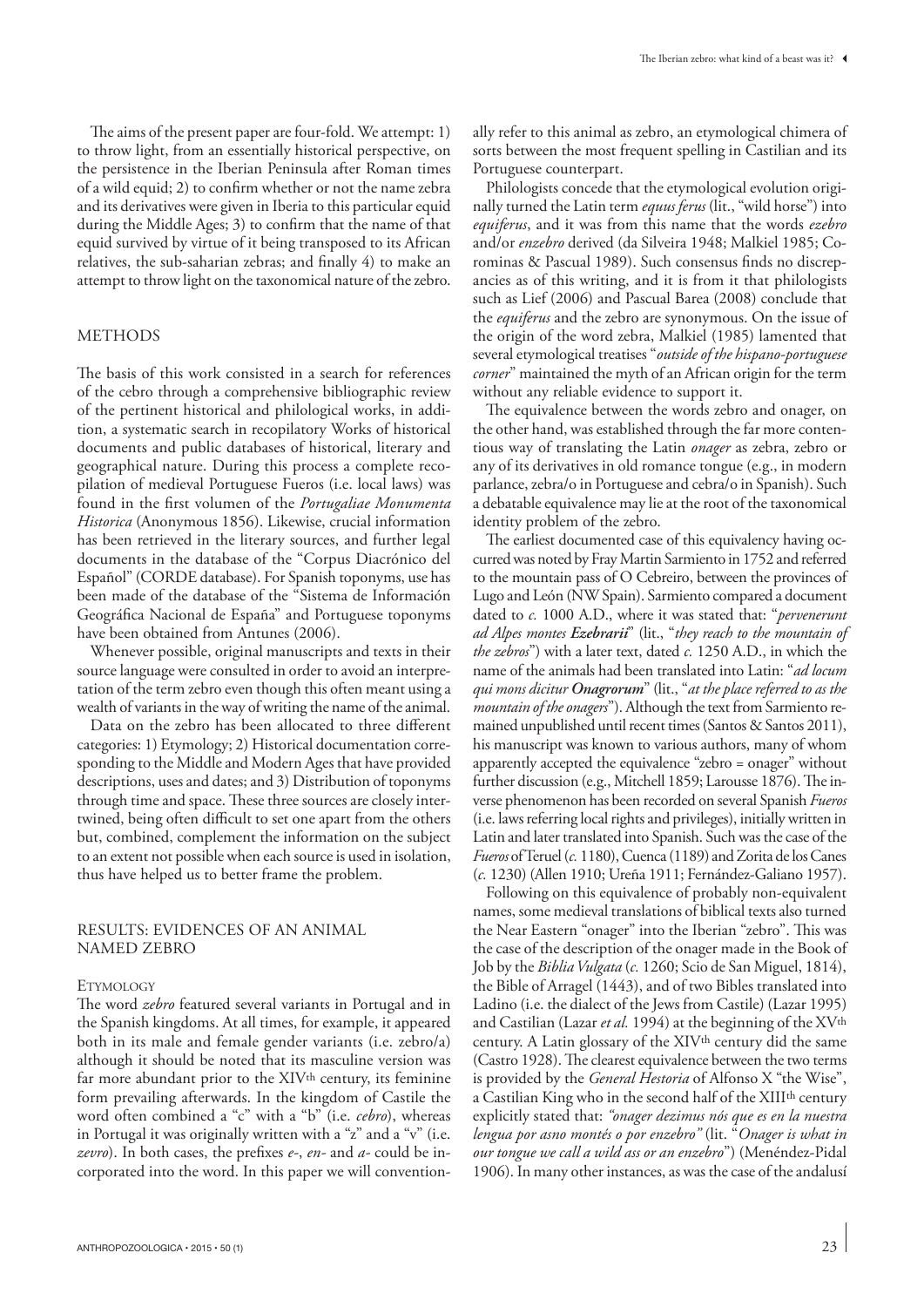author Ibn Arabi in 1173, one simply spoke about "onagers" (in this case, near Seville) (Castro 1928).

Such an automatic equivalence between the terms onager and zebro may not only be misleading but has imposed an explanatory system of sorts upon researchers who accepted it without further questioning. Such has been the case of Antunes (2006), who argued for a late presence of the zebro in the Portuguese Algarve region by considering that toponyms of the word *Alcaria* derive from the Persian name given to the onager, *Al*-*Khar*, instead of the far more likely alternative of a derivation from the Arab word for hamlet (i.e. *Al*-*Qariya*).

Given that all of the studies on the Iberian zebro made during the first half of the XX<sup>th</sup> century were restricted to philological analyses, it comes as no surprise that the consensus on the zebro representing an onager or else a wild ass, has remained uncontested to this day.

To return to the *equiferi* of Iberia mentioned by the Romans, it should be stressed that in no case did these authors refer to anything other than horses. Strabo (Jones 1923) was the first author to speak about ίππος άγρίος (lit., wild horses) in Hispania *c.* 30 B.C., and later Varro was the first one to refer to these as the *equiferi* of *Hispania Citerore* (Hooper & Ash 1934). The last author to make use of the term *equiferus* in "Roman" Hispania was Isidorus of Seville in the VIIth century A.D., who explicitly set them apart from the domestic horses (Oroz & Marcos 1994). Two centuries later, not only had the conversion of *equiferus* into zebro been made, but along with it went the assumption that these animals represented non-caballine equids. Such assumption lies clearly at the root of the questionable equivalence zebro = onager.

# The Zebro in Medieval and Modern Age documents *Descriptions*

We have only two descriptions of the zebro from where one can get some idea about its looks and nature. The first one is that of Brunetto Latini who around 1265 wrote that: "*Zevere sono una generazione di bestie che abitano nelle parti di Spagna, cioè di Castiglia vecchia, e sono maggiori che cervi. Ed hanno li loro orecchi molto lunghi. Ed hanno una lista su per le schiene infino in sulla coda, come mulo. Ed hanno li loro piedi fessi. E la loro carne è molto buona da mangiare. E sono sì correnti che l'uomo non li pote prendere in alcun modo*" (Latini 1839). In other words, the zebras living in Old Castile were larger than red deer, had very long ears, featured a dorsal stripe and were very swift. Although this text stated that zebros had cleaved hooves, Aebischer (1957) believed that the term "*piedi fessi*" constituted, in fact, a mistranslation of the copyist of "*piedi fieboli*" (i.e. slender feet). This error had already been ascertained in manuscript *no*. 2183 of the *Biblioteca Riccardiana* in Florence (Goldstaub & Wendriner 1892).

The second description appeared in a reference to the district of Chinchilla (province Albacete, SE Spain) on the 1576 topographic review of the kingdom of Spain, commanded by Philip II: "*Cría en este término mucha caza de venados, jabalíes y cabras monteses. En esta tierra – pues en el resto de España no se conocían – había muchas cebras, las cuales eran a la manera de yeguas cenizosas, de color de pelo de las ratas, un poco mohinas,* 

*relinchaban como las yeguas y corrían tanto que no había caballo que las alcanzara*" (lit. "This locality is rich in big game such as red deer, wild boar and wild goat. In this land – since in other parts of Spain they were unknown – there existed many zebras, rather like ash-greyish mares, with a coat colour similar to that of rats, a slightly blackish muzzle [alt., sulky nature], whinnying as mares and running so fast that no horse could ever reach them") (Ortega Rubio 1918).

The interpretation of *mohíno* is not devoid of problems given that this polysemic term may either refer to a melancholic or a choleric temperament or else to a blackish muzzle. Within that scenario, it may be worth remarking that a text by Covarrubias (1611) described mules as featuring both a black muzzle and a malicious temperament.

Though the reference to "long ears" in the first description suggests a non-caballine equid, none of them allows one to ascertain the precise nature of the animal. In particular, nowhere are the presence of stripes on either the legs or body mentioned, as has been suggested elsewhere (see above). These stripes are named *cebraduras* in modern Spanish, but this word did not acquire such meaning until the XIX<sup>th</sup> century (e.g., Pagnier 1821).

Along this same line of argument, one can note the old Spanish term zebruno, describing a specific horse coat. Such term could serve as a complementary line of evidence if one could prove that the so-named coat was one resembling that of the Iberian zebros. Indeed, according to a description contemporary with that of the zebros from Chinchilla (i.e. *c.* 1540), zebruno coat *"much resembles bay although it is not so clear, lying halfway between light chestnut and proper bay, and most of these (horses) have their cannons, tails and manes very dark; ... wider than in the bay coat and above the shoulders... many black hairs heading towards the neck"* (Díez 1500).

## *Interaction with humans*

Accounts of interactions between humans and zebros convey the impression that one is always confronting a wild animal, and all of the references to a domestic use of the zebro in Iberia are connected with the Islamic world. In the eyes of certain authors, such use of a presumably wild equid for domestic tasks would link with a Mesopotamian tradition for the taming and use of wild onagers, and here may lie yet another reason for having considered the zebro as an onager (Clutton-Brock 1987). Could it have happened that this Near eastern tradition had reached the Arabic culture? Real or not, in the Muslim societies of Iberia the zebro was used both as a beast of burden (i.e. Fernández de Heredia *c.* 1385-1391) and also for riding (Cervantes 1605; Wolf & Hoffmann 1856), and at the time of the Caliphate of Córdoba, Ibn al-'Awān (XIIth A.D.) meticulously described how it was that the zebro needed to be tamed, evidencing the non-domestic status of the animal (Banquieri 1802). The only mention of a tame zebro in a non-muslim document, a 1682 dowry from Extremadura (SW Spain), dates from Modern Age (Terrón 1987).

In strong contrast with that tradition, all of the zebro references in Christian texts reveal its condition as a big-game item. Indeed, in many of the aforementioned local laws, refer-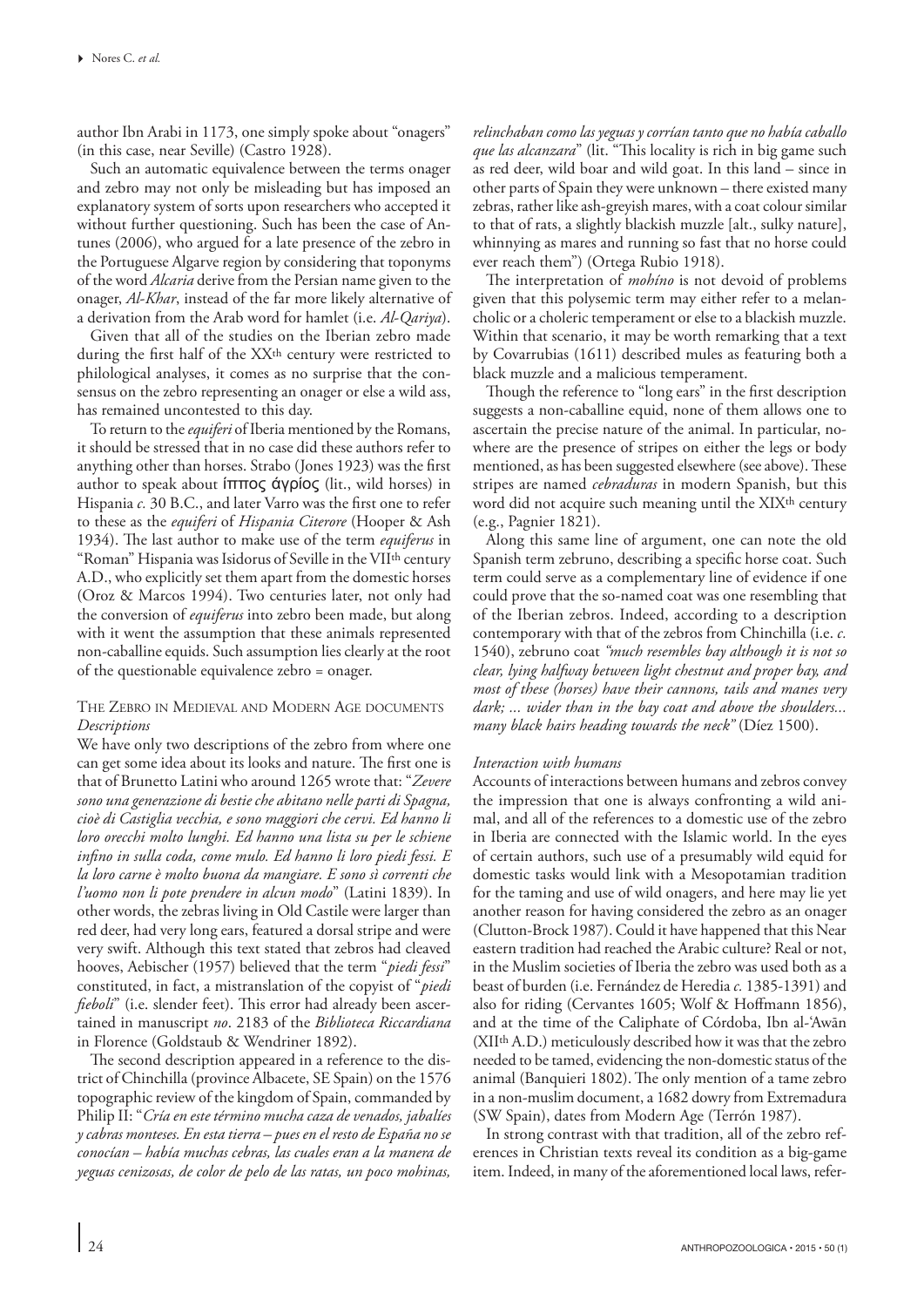

Fig. 1. **—** A diachronic record of the zebro based on various kinds of historical data: **A**, Data up to the XIIth century based mostly on toponyms; **B**, Data from the XIIIth century based mainly on the *fueros*/*forais* (i.e. Local laws) where the presence of the animal was mentioned; **C**, Data from the XIVth century based on welldated reports; **D**, Last documentary records revealing its existence in the province of Albacete during the last quarter of the XVIth century.

ences dealing with the animal involved nothing but hunting regulations. This was the case of the Boddaert, 1785 from thirteen Portuguese localities in the XIIth century, a further thirty two in the XIII<sup>th</sup> century and five in the XIV<sup>th</sup> century (Anonymous 1856). That same game status was revealed in eleven of the *Fueros* from the kingdom of Castile, four from the kingdom of Aragon and a further one from the kingdom of Navarre (XIIth-XIVth centuries). In many instances these laws regulated the commerce of the meat and hide from the zebro, and specified the right of possession to the hunter that first wounded it. These documents also specify that zebros were hunted with traps, arrows, and on horseback with spears (noblemen) as well, greyhounds being employed in the latter case. In the *c.* 1340 A.D. hunting treatise of the *Libro de la Montería* by Alfonso XI of Castile, a series of localities in southeastern Spain were recorded as good hunting grounds for both "*…puerco e… enzebras"* (lit., wild boar and zebro) (Argote 1582).

Castro & Onís (1916) mentioned that the hide of the zebro was not only valued for making shoes and shield covers but also in the medieval pharmacopeia. In two of his XV<sup>th</sup> century books, Latini (1839) considered the meat to be delicious and Enrique de Villena recommended it as well as the lard of the mare as a cure for laziness (Cátedra 1994). Finally, a falconry treatise from the XIIIth century considered the meat of the zebro to be a good remedy for avian tuberculosis (Fradejas 1987).

Different documents evidence that in the Christian kingdoms zebros eventually came to be considered an agricultural pest due to the damage they inflicted upon the cereal fields (Valdevira 1996). If indeed their hunting eventually turned into a systematic activity, aimed at protecting cultivated landscapes, it may explain the progressive extermination that apparently took place throughout the Middle Ages (see below).

If the decline of the Iberian zebro during the Reconquest did, in fact, run parallel with the expansion of the Christian kingdoms, one may gather that Muslims, whose religion does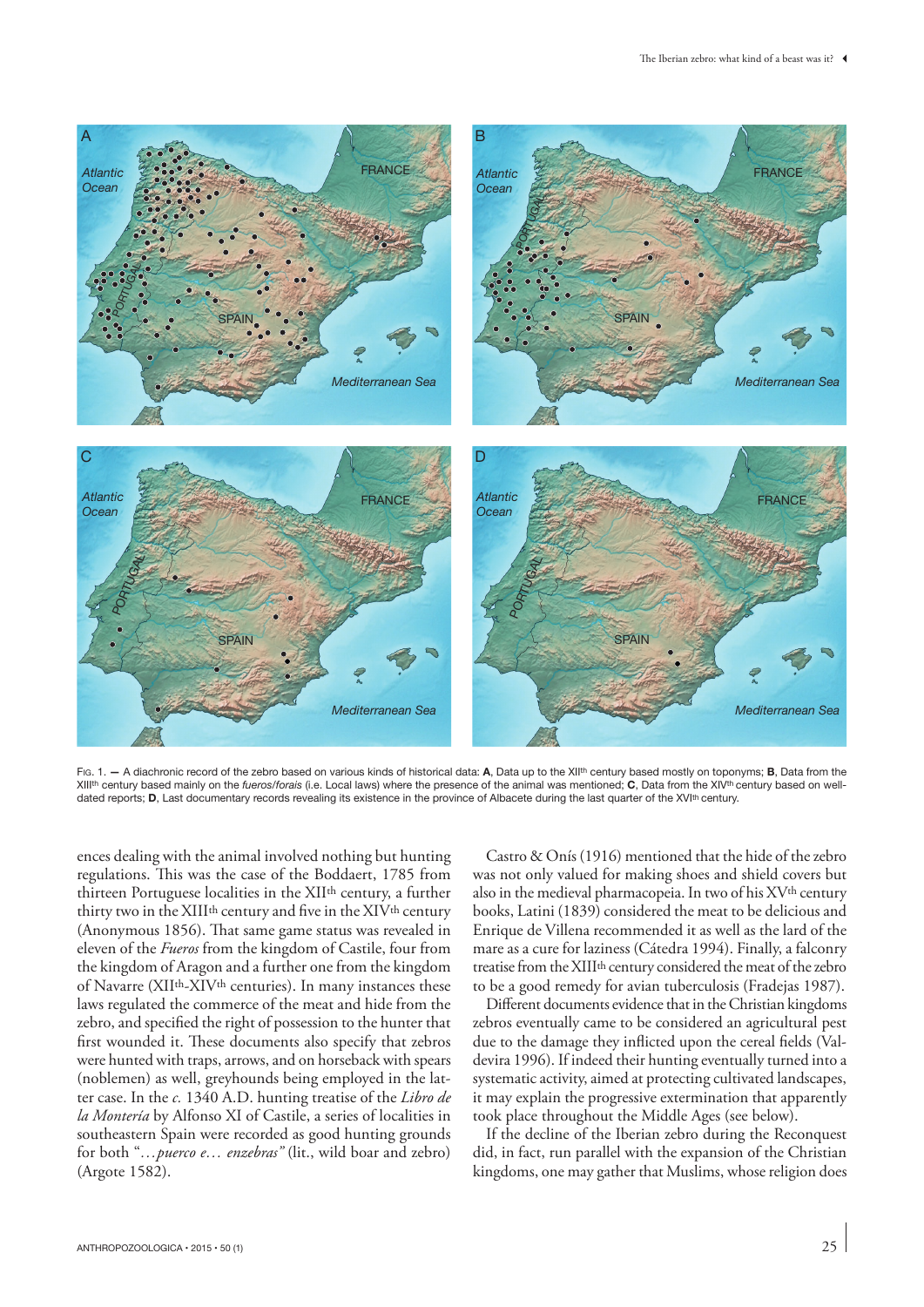not encourage the hunting of large game, acted as a sort of "insurance" that protected the animals from extinction during the earlier part of the Middle Ages (Foltz & Foltz 2006).

## *Distribution and Extinction*

The chronology of toponyms associated with the word zebro or any of its derivates may provide information, albeit indirect, about the former distribution of this animal. Granting the aforementioned philological origin of the word, and also that the earliest cebrarian toponym appeared in a Portuguese document dated 882 A.D. (da Silveira 1948), it would seem reasonable to assume that toponyms derived from the word zebro must have appeared after the emergence of the romance languages, thus never prior to the VII<sup>th</sup> century. If this was indeed the case, one can take the geographical distribution of such cebrarian toponyms as a proxy for the distribution of the equid from the Early Middle Ages onwards.

Thus far, a total of 155 zebro toponyms have been recorded in Spain and Portugal. Of these, 133 (85%) have been located on the ground. Their geographical distribution (Fig. 1) evidences a peculiar pattern. In this way, the highest frequency of toponyms at the beginning of the sequence appeared in zones featuring an oceanic climate (i.e. Galicia and Portugal north of the Tagus river), where annual rainfall is >1000 mm and the mean thermal amplitude per year often falls below 12ºC. These places correspond to some of the most forested habitats in the Iberian Peninsula to this day. From the XIVth century onwards, toponyms progressively became more frequent in areas of Spain featuring not only greater aridity (mean annual rainfall < 400 mm), but also a more continental (i.e. 14ºC of thermal amplitude per year or higher) and colder climate (i.e. > 100 days of frost per year). If toponyms were to be taken as a proxy of its distribution, one might presume that the animal progressively shifted from the more productive and climatically milder environments of the Atlantic façade of Iberia to areas featuring a harsher climate. Since human demography has been higher at all times in the former territory, and given that the zebro was hunted in the Christian lands, it is not inconceivable that such shift simply reveals a progressive reduction through time of the species' range towards those areas featuring lower human density. But one should not disconnect this trend with the Reconquest fight against the moors. Indeed, it is not until the XIIIth century that the Christian frontier reached down to the Guadalquivir River and that many areas of Andalusia and Southeastern Spain could be colonized by the Christians. Thus the "spreading" of the zebro's range towards SE Spain, when judged by the chronology of toponyms of the beast in Christian documents, may simply constitute an artifact reflecting the settling of a particular area by the Christians.

Might this information still reveal a habitat shift through time? The only written inferences to the habitat of the zebro one may deduce from vague statements referring to its endurance as a runner and from a hunting that apparently took place in open landscapes. This habitat seems consistent with



Fig.  $2 -$  Altitudinal distribution of toponyms derived from the word zebro (solid line) and expected area available at different altitudes for the Iberian Peninsula (broken line). Abbreviation: N=number.

an asine/onagrine equid, and, to a large extent, also with the data we have for the wild horse *Equus przewalskii* (Groves, 1994). But these references all date back to the Middle Ages. Paleontological data indicate that several Pleistocene horse species/populations inhabited the forests of Western Europe until fully historical times (Hainard 1962), and none of the references to wild horses made by the Romans explicitly mentioned open habitats. On the other hand, a Roman inscription on an altar to the Goddess Diana in the province of León (NW Spain), dated to 162-166 A.D., specifically stated that general *Quintus Tullius Maximus* of the VIIth *Legio Gemina* used to hunt *capreas* (roe deer), *cervos* (red deer), *apros* (wild boar) and *equorum silvicolentum* (forest horses) in that area (Pascual Barea 2008). In this case, both the name of the horse and the faunal assemblage associated with it suggest a forest environment.

Given that forests, when cleared, provide some of the most productive soils in Iberia, from these lines of evidence one could also postulate that the chronological distribution of toponyms reveals a progressive, anthropogenic, elimination of the animal in the NW Iberia once forests gave way to cultivated land.

Zebro toponyms do not exhibit any clear pattern in terms of altitude, ranging from almost sea level to localities close to 2,000 m above it. Significant differences ( $\chi^2$  = 15.7; d.f. = 7;  $p = 0.0351$ ), however, do exist between their recorded altitudinal distribution and the expected availability of land at different altitudes in the Iberian Peninsula (Fig. 2). But the irregular clustering of toponyms at three different altitudinal ranges (i.e. 0-200 m; 600-800 m and 1200-1400 m) shows that this dataset is, at any rate, difficult to interpret.

The documentary data complement to a certain extent that provided by toponyms, but are equally shaky. In fact, in many *Fueros* derivations of the names onager or zebro were eventually taken over by the names of other animals or were simply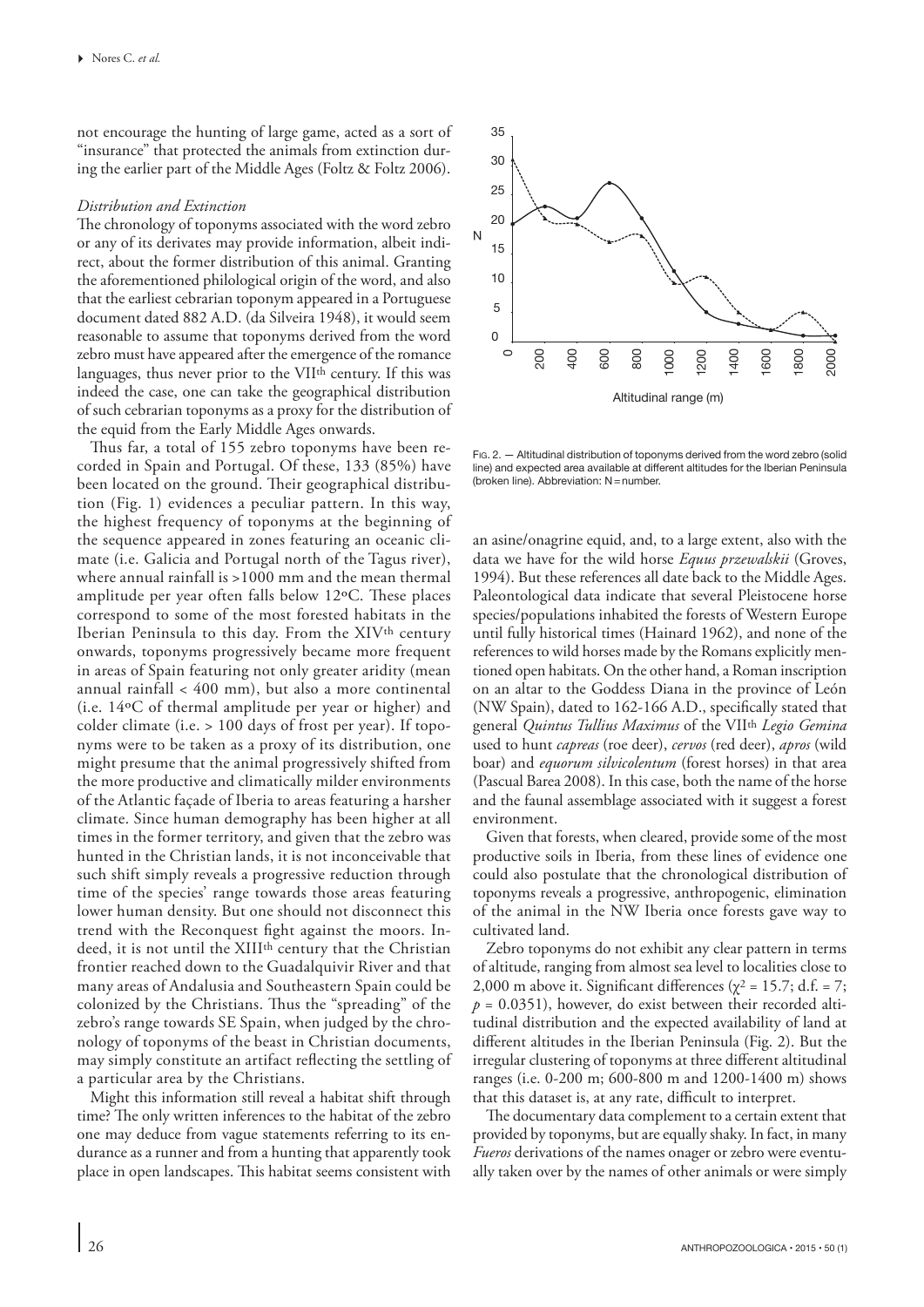Table 1. — Comparative survey of mentions of red deer, zebro and their synonyms (according to CORDE database, 2008).

|             | Century A.D. Red deer (N) | Zebro (N) | Zebro/Red deer $(\%)$ |
|-------------|---------------------------|-----------|-----------------------|
| XIII<br>XIV | 30<br>17                  | 13<br>6   | 0.433<br>0.353        |
| XV<br>XVI   | 52<br>254                 | 10        | 0.192<br>0.043        |
| <b>XVII</b> | 203                       |           | 0.034                 |
| XVIII       | 12                        |           |                       |
| Total       | 598                       |           | 0.079                 |

deleted. This can be taken as an indication that the zebro was non-existent at the place and time that the *Fuero* was granted or confirmed (Fernández-Galiano 1957). Confrontation of all these data reveals a coarse pattern evidencing a progressive restriction of documents that mention the zebro towards the Southeast of the Peninsula from the X<sup>th</sup> to the XII<sup>th</sup> century. At a later time only toponyms, but no mention of them in the historical sources, can be found in Galicia, the Cantabrian Mountains and the Pyrenees. By the XIIIth century, a splitting in two areas of the range where documents mention zebros, took place, followed by a marked reduction of such records during the XIV<sup>th</sup> century in both areas. The last document mentioning zebros dates to 1579 and specified that forty years earlier zebros had existed around the towns of Chinchilla and La Roda, both in the province of Albacete (SE Spain; Fig. 1) (Ortega Rubio 1918).

The zebro was never an abundant animal. This fact one can confirm by comparing references to it with those made to other species of similar characteristics, as is the case of wild ungulates. The CORDE database for example, incorporates a total of 598 records for red deer in literary works between the XIIIth and XVIIth centuries compared to a mere of 47 for the zebro. Of particular relevance is the fact that the relative frequencies of those references exhibit an inverse trend through time for both species (Table 1), a trend that in the case of the zebro roughly coincides with the presumed reduction of its distribution suggested by the documentary records.

## WHAT, IF ANYTHING, WAS A ZEBRO?

Although various kinds of historical records point out that the Iberian Peninsula was apparently inhabited by a wild equid named the zebro up until the Modern Age, all of them fail to provide conclusive evidence about the taxonomic status of the beast. Indeed, documentary evidence even leaves one unsure as to whether we are confronting one or more kinds of equids. As of this writing, four hypotheses have been put forward to explain the nature of the zebro, namely:

## *Equus hydruntinus*

The so-called Otranto ass or European wild ass, a hemioninelike equid present since the Middle Pleistocene in Southern and Western Europe, is the only supposedly non-caballine

equid recorded in the Iberian Peninsula during the Upper Pleistocene (Arribas 2004). Despite a total dearth of osteological finds (see below) during the Holocene, the Otranto ass remains one of the favourite candidates to become the zebro despite the fragility of the evidence going for it. This evidence can be grouped into five lines of argument:

## *Biogeography*

Paleontological data indicate that, as was the case with so many other large mammals, the Otranto ass retreated to the peninsulas of Southern Europe during the coldest pulses of the LGM (Last Glacial Maximum) stage that lasted until 14 ky BP (Willms 1989; Guérin & Patou-Mathis 1996; Masseti 2003). Iberia had been a refugium for this species during the cold pulses of the last glacial maximum and remained in this area until the first millennium B.C., as a tree cover simulation study for Europe has recently evidenced (Crees & Turvey 2014). The possibility that some *Equus hydruntinus* relict populations survived until the Holocene or even more recent times (Willms 1989) needs to be taken seriously, also given that Crees & Turvey (2014) provide an estimated global extinction date of 580 B.C. with a confidance interval ranging from 963 B.C. - 635 A.D. As it turns out, such possibility constitutes only circumstantial evidence that, unless confirmed through alternative means, cannot be probed further at this point.

## *Archaeozoology and palaeogenetics*

Archaeozoologists in Iberia up until the last decade have worked with the proviso in mind that, previous to the introduction of the domestic ass (*Equus asinus* Linnaeus, 1758) classically considered around the VIIIth century B.C., any "small" (i.e. meaning around or below one meter at the withers) equid was to be taken as evidence for the persistence of the Otranto ass. Indeed, phalanxes from small equids retrieved up until that time exhibited features similar to a hemionine rather than a caballine equid. It was this osteological evidence that led von den Driesch (2000) to postulate the persistence of *E. hydruntinus* up to the Iberian Bronze Age (i.e. 1.6-1.3 ky B.C.). Although this was still more than a millennium before the first documentary records of the Iberian *equiferi* and a couple of centuries earlier than the appearance of domestic donkeys in Iberia, the fatal blow to the argument came through ancient DNA (aDNA) analyses revealing that some of these putative *E. hydruntinus* remains were from *E. asinus* (Orlando *et al.* 2009), others from *Equus ferus/caballus* (Geigl & Grange 2012). In other instances the identity of *E. hydruntinus* could be pinned down to represent hemiones, *Equus hemionus* Pallas, 1775 (Orlando *et al.* 2006; Geigl & Grange 2012; Bennett *et al*. unpublished data). In particular, the measures of an extremely well preserved metacarpal originating from a layer of the cave of Artenac the floor of which was dated to about 100 000 years showed that it clearly belonged to the *E. hydruntinus* group while equally clearly showing a mitochondrial DNA signature of an *E. hemionus* (Bennett *et al*. unpublished data)*.*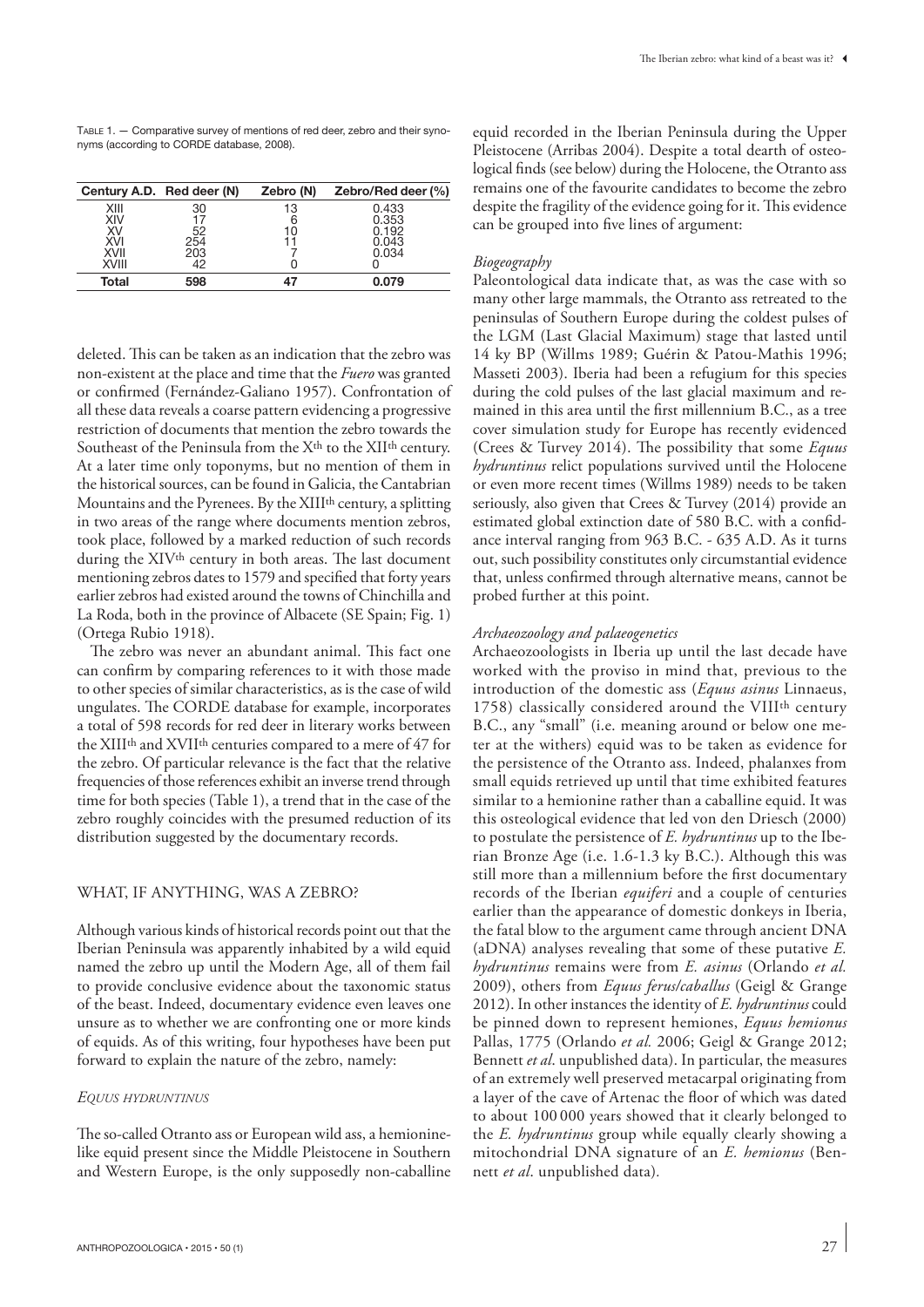# *Morphology and colour*

The most distinctive trait between a caballine equid and all of the remaining equids is the tail, long-haired in the horses –wild or domestic – and tufted in the hemiones, asses and zebras. Unfortunately, none of the available documents are specific about this character in the zebro. Hemiones and asses also feature longer ears than those of horses – an adaptation to hearing in a dry environment – and, as we already saw, Latini had remarked the "very long ears" of the zebros. Still, without further information, it is not prudent to settle the hemionine nature of the zebro upon this isolated remark. A stiff mane that grows higher in the Przewalski horse's head than in any of the asses or hemiones, constitutes yet another presumably diagnostic feature for a non-caballine identity of the zebro over which documentary sources remain mute. Finally, mentions of a stripe running along the dorsal midline of the body in Latini's description are non-diagnostic in the sense that several of the species of wild equids, including Przewalski's horse, the hemiones, asses and zebras, as well as several domestic breeds of both horses and asses, exhibit this feature. In Przewalski's horses, for example, a dark stripe running down the middle of the back, along with an inconspicuous shoulder stripe and distinct bars on the lower legs up to the knees, are features that appear only with the summer coat. Such coat variation, along with that documented for the horses depicted in Palaeolithic cave art (Kingdom 1979), stresses the shortcomings of arguing the taxonomic status of an equid on the sole basis of coat colouration or markings.

# *Depictions*

As far as we know, no depictions have ever been reported in Iberian art or documents that could suggest the presence of a non-caballine equid in historical times. At this point one should remark that some Palaeolithic depictions of putative *E. hydruntinus* are known, in cave as well as in mobile art, in France, Spain, Italy and Switzerland (Cleyet-Merle & Madelaine 1991). The case of "*Le Hémione*" from the cave of Les Trois Frères is peculiar in that the animal exhibits a combination of hemionine (i.e. long ears, short mane) and caballine (i.e. long haired tail) features (Begouën & Breuil 1958: fig. 53). Could these have been the looks of the Otranto ass? With no contemporary depictions of the zebro for comparison, there is no evidence for or against the persistence of *E. hydruntinus* in the Iberian Holocene.

# *Etymology*

As was previously stated, though the original derivation of the word zebro from the Latin term *equiferus* seems straightforward enough, the nomenclatural equivalence in Medieval Iberia of the Latin term *onager* and the word zebro is a far more debatable semantic trick. Although such equivalence one could take as evidence of an arguably greater morphological resemblance between the zebro and the onager than between the former animal and the domestic horse, this in no way is proof that the zebro was, in fact, a non-caballine-like equid.

On the basis of the aforementioned evidence we thus believe that the case for the zebro being the Otranto ass does

not stand to any serious scrutiny, and for such reason the consensus reached 50 years ago on that identity should be squarely disregarded until new unequivocal evidence turns up.

## Onagers introduced by the muslims

There does not exist a single document implying that the muslims invading Iberia after 711 A.D. took onagers or any other kind of wild equids along for the ride. Translocation of species such as the dromedary (*Camelus dromedarius* Linnaeus, 1758), the Algerian hedgehog (*Ateleryx algirus* Lereboullet, 1842) or the genet (*Genetta genetta* Linnaeus, 1758) have now been documented on archaeozoological grounds, yet these took place mostly during the later part of the Middle Ages (i.e. XII<sup>th</sup> century A.D. onwards), and wild equids were apparently never part of the lot (Morales 1994; Morales *et al.* 1995; Morales & Rofes 2008). Even if such translocations of equids took place, and did so at an early date, it seems improbable that onagers or Asiatic wild asses could have risen to a prominence such as to merit toponyms by the IXth century A.D. in both the North of Portugal (Oporto) and Northwestern Spain (Lugo), where Muslim influence had already ended. Even though the hypothesis must remain open, we believe that the case as of this writing is feeble to the point of not meriting further consideration.

## The Sorraia horse

This Portuguese breed of the domestic horse, whose candidacy to it being the zebro has gained momentum recently, has done so on account of two lines of evidence.

## *Genetics*

A decade ago, a DNA study claimed that the Sorraia could be a direct descendant of the European wild horse related with Przewalski horse (Jansen *et al.* 2002). Comparison of the ancient mitochondrial DNA sequences obtained from European *E. hydruntinus* remains with the corresponding DNA sequences from Sorraia breeds in Genbank, however, does not reveal a close genetic relationship and argues against the latter ones being the enigmatic Otranto ass (Bennett *et al*. unpublished data).

## *Distribution and morphology*

Some of the anatomical features attributed to the zebro, such as its ashy grey coat, the dark stripe running down the middle of its back, and the fact that they whinnied coincide with features from this breed, and have led authors like d'Andrade (1926) and more recently Cordeiro (1997) to consider the Sorraia either a descendant of the zebro or the zebro itself. But these features, along with the fact that the distribution of this breed around Lisbon coincides with one of the presumed core territories of the medieval zebros, constitute weak, purely circumstantial, and non-specific "evidences" (see previous coat color discussion).

In case of having been translocated by the Spanish conquistadores, the sharing of distinct morphological, chromatic and genetic resemblances between the SW USA Sorraia mustangs and the Portuguese Sorraias (Roda 2009), could be taken to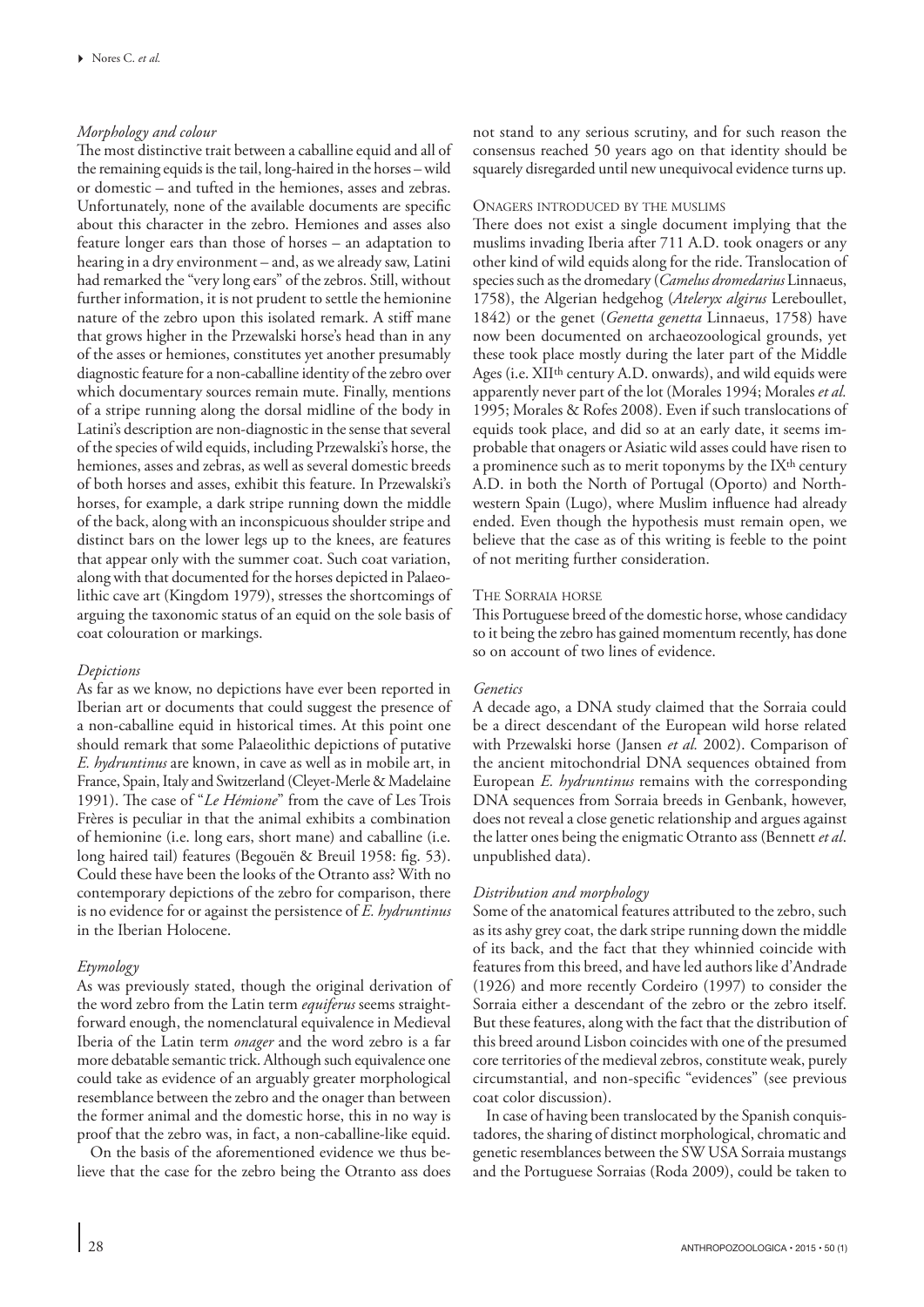indicate that the breed could have had a wider distribution in the Iberian Peninsula during the XVIth century than the one it presently exhibits.

Incidentally, the case of the presumably wild zebro becoming the undoubtedly domestic Sorraia constitutes the latest instance of a long tradition dating back to Antonius (1936) that postulated the Iberian Peninsula as an independent center for the domestication of the horse (Uerpmann 1990). Although, as in the case of the *E. hydruntinus* and onagers introduced by the Muslims, future data – in this case genetic evidence – may prove the hypothesis to be true, at this point one cannot but judge the evidence going for it extremely feeble.

## A FERAL EQUID?

The reported wild and indomitable nature of the zebro, the fact that it was hunted and that it eventually turned into an agricultural pest, while stressing that one would not be here confronting a conventional domestic animal, does not mean that the alternative must necessary to be a wild animal for a third possibility always exists, namely, that of a feral (i.e. a domesticate gone wild). Feral animals are a recurrent, however poorly documented, theme ever since the Neolithic and Iberia seems to have been no exception to the rule, best exemplified by feral cats and dogs (Zeder 2012).

Feral animals have been a tough subject for researchers of past faunas, not least because of the headaches of recognizing them in the first place. When the setting loose of such animals is documentarily recorded (e.g., American mustangs) ferals pose no major problem, but when the process goes unrecorded, such recognition becomes far more problematic to establish. This has been the case of the dingo and the mouflon whose looks, clearly distinct from those of any domestic breed of dogs or sheep, bear strong resemblances to their agriotypes (Zeder 2012). Forster (*in* Buffon 1782) and Pallas (1794) believed that the enigmatic Tarpan from Ukraine and southern Russia was a feral horse. Could this have been also the case of the zebro?

The evidence going for feralisation, a radically new way to look at the issue, is still far from compelling, but such hypothesis reconciles to a certain extent several independent lines of evidence. To start, archaeozoology reveals that wild horses had already become extinct in Iberia by Roman times (Uerpmann 1990). Also, conceding that the term *equiferus* must have signaled any horse different from a domestic animal, and that the zebros did not obviously look domestic to people, it is not inconceivable that what Strabo and Varro termed *equiferi* might not have been wild animals in the proper cultural and biological sense of the word. Still, accounts of the beasts being hunted and difficult to tame stress the fact that the zebro was by no means a conventional domesticate. Add to it a total dearth of data on the presence of hemionine equids in Iberia during the Holocene, and the case for a feral beast starts gaining ground.

But what kind of a feral equid could it have been? Was it a horse, an ass, or could it have been both? Although there are no historical mentions to feral equids during classical and medieval times, the possibility exists that certain Portuguese

toponyms referring to "*Asna brava*" (i.e. wild she-ass) and the references to the "*asno de montaña*" (i.e. mountain ass) in the *General Estoria* of King Alfonso X, and the *Livro del Cavallero et del Escudero* of the infante D. Juan Manuel (1330), refer not to wild but to feral asses instead (Menéndez Pidal 1906). Based on an incorrect assignal of an *E. hydruntinus* remain that turned out to be *Equus asinus* (Orlando *et al*. 2009) and the discovery of African presumably domestic ass in the Iberian Chalcolithic probably "domestic donkeys (*E. asinus*) turned feral (...) during several stages of their record, related to epidemic diseases which led to the abandonment of field" (Cardoso *et al*. 2013: 4484). Obviously, this issue should rank second on the research agenda, although it is difficult to accept that if the major demographic and economic crises that hit the Iberian Peninsula started around the mid-XIV<sup>th</sup> century A.D. (Valdeón 1980), the word "zebro" had been documented as toponym five centuries earlier, and two centuries further back in time to refer to the animal.

Horses should, in principle, have been far more prone to becoming feral than asses. The reasons for this are varied. They may have to do with the ethology (i.e. horses tend to be far more restless/uneasy than donkeys) as well as with stockbreeding practices, donkeys being mostly bred within the realm of the farm rather than in the open. But purely stochastic reasons might also explain a higher probability of horses becoming feral. Indeed, by virtue of them being often bred in far larger numbers than asses, horses would have always stood higher chances of some individuals escaping human control. Additional deterministic reasons (e.g., horses being more often abandoned after a battle, etc.) are far more difficult to test. But time could have played a role as well. In this way, data indicate that domestic horses may have already been present in Iberia by Chalcolithic times (i.e. third millennium B.C.), whereas donkeys appeared on the scene more than two thousand years later (see above). For all these reasons, we believe that the case for the zebro being a feral horse appears stronger than that of a feral donkey, although, at this point, and given that donkeys were introduced in Iberia eight centuries prior to the Roman invasion, one would do well not to dismiss the latter possibility either. The reports of the zebro being a gregarious animal appear more coincident with the behavior and social structure of the horse than with that of the more solitary ass.

As for the issue of size, one should not be misled by prejudice when confronting documentary or archaeozoological data. Domestic horses in modern time tend to be larger than domestic donkeys, and the presumably wild Przewalski's horse is also slightly larger than any of the wild asses. But size, as color, is a highly labile trait in equids, both wild and domestic. Among the latter, some donkey breeds presumably going back to late medieval times, such as the Poitou or the Ampurdán, are as large as most of the improved horse breeds, except for the largest ones (i.e. draught horses). At the same time, a group of horse "breeds", collectively known as ponies, tend to be smaller than the Przewalski's horse. Of these, the northern mountains of Iberia (Cantabria and the Pyrenees) still feature some presumably ancient breeds, such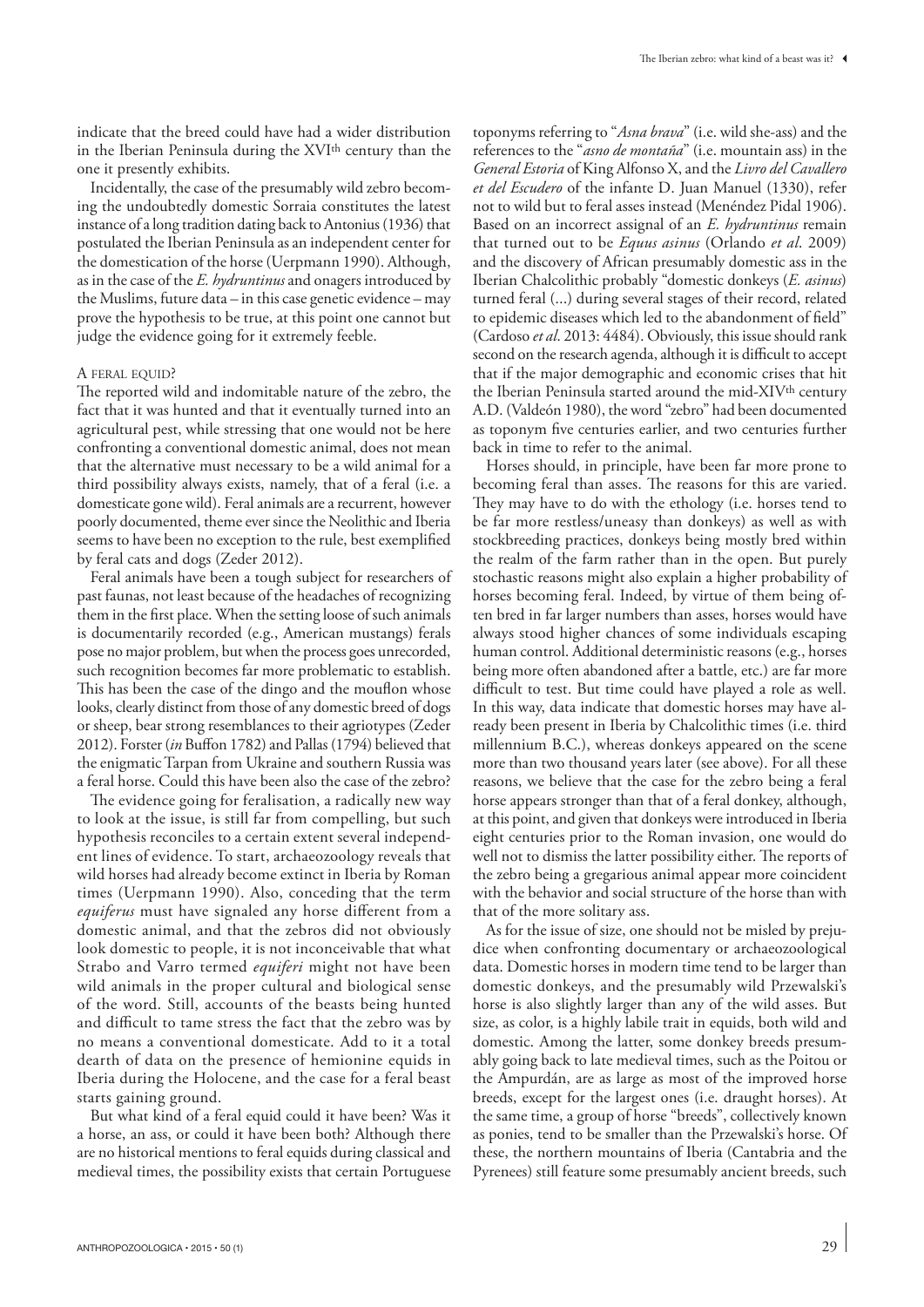as the Asturcón, the Jaca Navarra or the Basque Pottoka, incorporating animals below one meter at the withers (i.e. similar in size to some of the smallest donkey breeds). All of these breeds tend to be short-legged whereas the zebro was described as a long-legged beast but here again the ecomorphological plasticity of equids should not be forgotten: all of these northern Iberian ponies live in mountains, where stout legs are more appropriate than slender legs. If the zebro was not a mountain animal, and instead inhabited landscapes were prolonged running was feasible, one should not be surprised that its legs were far more slender than those of the mountain ponies. As with coat colour and size, the clues to solve the conundrum of the taxonomical nature of the zebro may not lie here at all.

## CONCLUSIONS

In case it was a feral, the Iberian zebro would not be the only case of a feral equid being mistaken for a wild animal. St. Venance (*Venantius Fortunatus*) had made references as early as the VIth century A.D. of "onagers" being hunted around the town of Metz, between the Vosgues and the Ardennes mountains (i.e. NW France; Nisard 1887). These "onagers" were much later argued to be hemiones by Thevenin (1943) and wild horses by Hainard (1962) and Himly (1980), paralleling a debate that bears many coincidences with the one addressed in this paper.

Ecomorphological plasticity lies at the base of the extremely confused taxonomy of European horses of the Pleistocene and the case of the zebro may be just another case in point (Eisemann & Guérin 1984; Bignon 2004). Western Europe was indeed inhabited by hemiones but this was previous to the onset of the Holocene (Guerin & Patou-Mathis 1996). References to "onagers" in historical documents may thus only constitute instances of labeling with an improper Latin term equids that educated people were positive did not only represent conventional domesticates but also animals whose looks coincided with what the Latin works referred to as onagers. Only in Iberia do we have evidence that another Latin term – *equiferi* – had previously derived into a local voice – e-zebro, and all of its derivatives – that later not only fuelled a profound nomenclatural confusion, but also lend its name to the African zebras.

In order to definitively clear the case, it appears that paleogenetics may prove to be the only reliable tool. As said, equid plasticity at the ecomorphological level and also in terms of colour and coat designs is, just as size, far too labile a trait to provide diagnostic clues on the nature of the zebro. One should also keep in mind that all references to presumably wild European horses, from Cape St. Vincent in Portugal to the Urals in Russia, between the XIIIth and XIXth centuries A.D. systematically coincide on three features, namely: a smaller size than that of the domestic horse; an ashy-grey color; and a black stripe on the back. Could this be a mere coincidence?

Documentary sources have often been equally ambiguous. Paleogenetics, on the other hand, has thus far managed to dismiss the presence of hemionine equids in the Holocene of Iberia and to place some of the putative *E. hydruntinus* remains squarely within the taxonomic realm of the donkeys and horses. But at this point one still cannot prove that all of the presumable *E. hydruntinus* remains reported from the European and Iberian Holocene represent true horses, hemiones or donkeys. One thus hopes that a systematic program of ancient DNA analyses will not only help clear the issue and evidence which species were involved in this secular problem of "taxonomic disinformation" that the Iberian zebro has come to exemplify. Even if it eventually succeeds in clearing the true nature of the zebro, paleogenetics would only provide an appropriate "background" against which all of the remaining data should be confronted and reconciled. This is the challenge we now face. As things presently stand, one should get ready for surprises!

## REFERENCES

- Aebischer P. 1957. Le zebro « âne sauvage» de la Péninsule Ibérique et Brunetto Latini. *Boletim de Filologia* 16 (3/4): 165-175.
- ALDROVANDI U. 1616. *Quadrupedibus solipedibus. Volumen integrum*. Apud Victorium Renatium, Bononiae, 527 p.
- Allen G. H. 1910. *Forum Conche; the Latin Text of the Municipal Charter and Laws of the City of Cuenca, Spain. Part IL*. The University of Cincinnati Press, Cincinnati, 134 p.
- ANDRADE R. D' 1926. *Apontamentos para um estudo sobre a origem e domesticação do cavallo na Peninsula Hiberica. Aproximações*. Centro Tipografico Colonial, Lisboa: 30 p.
- Amidon P. L. 2007. *Philostorgius. Church History*. Society for Biblical Literature, Atlanta, 284 p.
- Anonymous 1856. *Portugaliae Monumenta Historica a saeculo octavo post Christum usque ad quintumdecimum. Leges et consuetudines Volumen I.* Typis Academicis, Olisipone [Lisboa] (Kraus Reprint Ltd., Nendeln, Liechstenstein, 1967), 656 p.
- AntoniusO. 1936. Zur Abstammung des Hauspferdes. *Zeitschrifft für Tierzüchtung und Züchtungsbiologie* 34: 359-398.
- ANTUNES M. T. 2006. The Zebro (Equidae) and its extinction in Portugal, with an Appendix on the noun zebro and the modern "zebra", *in* Mashkour M. (ed.), *Equids in Time and Space. Papers in Honour of Véra Eisenmann.* Oxbow Books, Oxford: 210-235.
- Argote G. 1582. *Libro de La Montería que mando escrevir el muy alto y muy poderoso Rey Don Alfonso de Castilla y de León*. Andrea Pescioni, Sevilla.
- Arias B. 1614. *Discursos predicables en las festividades de los santos que con mayor solemnidad celebra la Iglesia*. Juan Crisóstomo Garriz, Valencia.
- Arribas O. 2004. *Fauna y paisaje de los Pirineos en la Era Glaciar*. Lynx Edicions, Bellaterra, Barcelona, 540 p.
- Banquieri J. A. 1802. *Libro de agricultura, Su autor el doctor excelente Abu Zacaría Iahia Abem Mohamed ben Ahmea Ebn Awan, Sevillano. Tomo segundo*. Imprenta Real, Madrid, 756 p.
- Begouën H. & Breuil H. 1958. *Les cavernes du Volp, Trois frères, Duc d'Audoubert à Montesquieu-Avantès, Ariège*. Travaux de l'Institut de Paléontologie Humaine, Paris, 124 p.
- Bignon O. 2004. Habitat préférentiel et connectivité des chevaux tardiglaciaires d'Europe occidentale (*Equus caballus arcelini*, Guadelli, 1991). *Archaeofauna* 14: 267-284.
- BUFFON COMTE DE 1764. Histoire naturelle, générale et particu*lière, avec la description du Cabinet du Roi. Tome XII*. Imprimerie Royale, Paris, 452 p.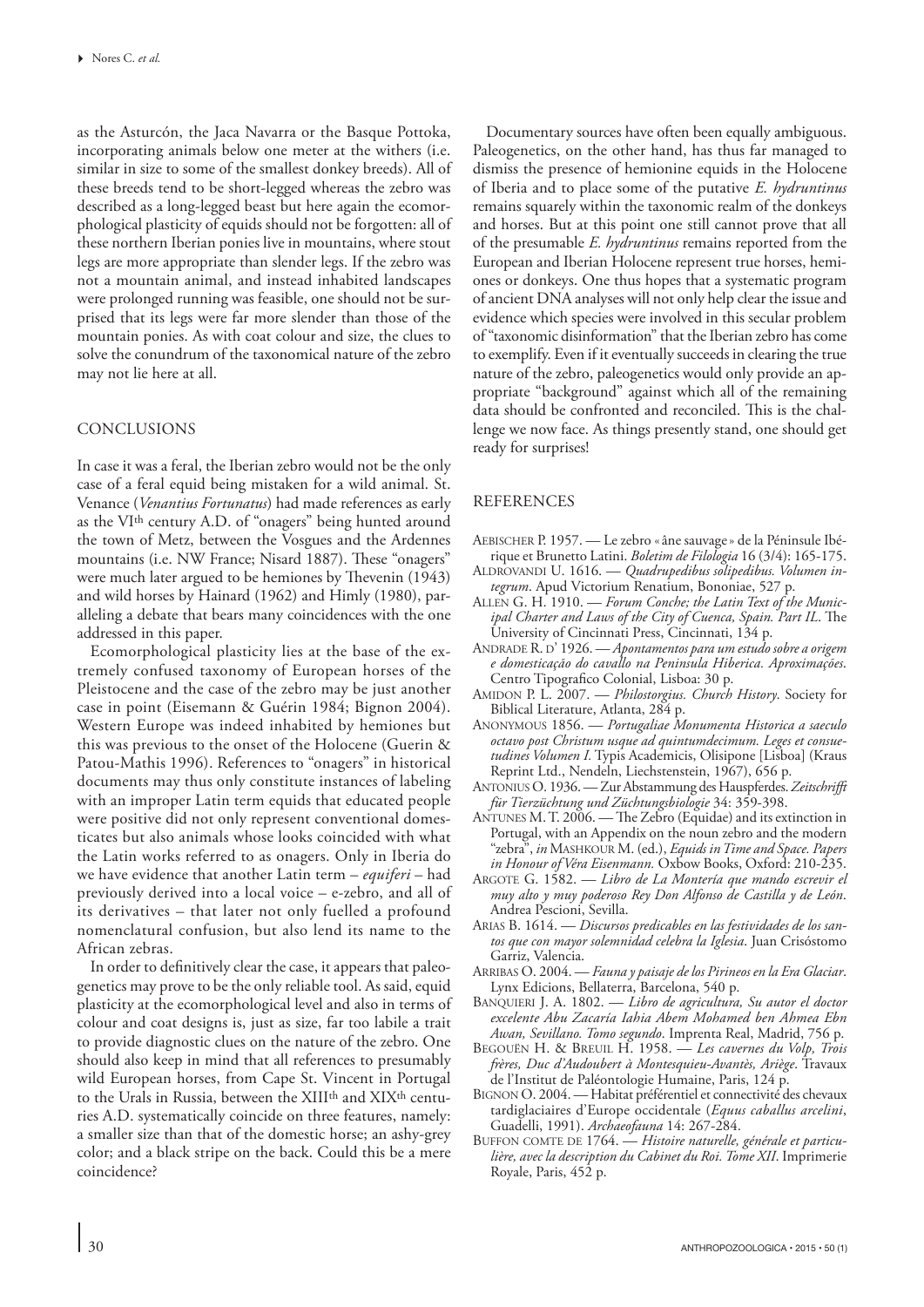BUFFON COMTE DE 1782. - Histoire naturelle, générale et particu*lière, Supplément, Tome sixième.* Imprimerie Royale, Paris, 431 p.

- Burchell W. J. 1822. *Travels in the Interior of Southern Africa, Vol. I.* Longman, Hurst, Rees, Orme and Brown, London, 582 p.
- Cardoso J. L., Vilstrup J. T., Eisenmann V. & Orlando L. 2013. — First evidence of *Equus asinus L.* in the Chalcolithic disputes the Phoenicians as the first to introduce donkeys into the Iberian Peninsula. *Journal of Archaeological Science* 40: 4483-4490.
- Cary E .1927. *Cassius Dio. Roman History, Vol. IX*. Loeb Classical Library, Harvard University Press, 489 p.
- Castro A. & Onís F. 1916. *Fueros leoneses de Zamora, Salamanca, Ledesma y Alba de Tormes.* Junta para la Ampliación de Estudios e Investigaciones Científicas-Centro de Estudios Históricos, Madrid, 339 p.
- Castro A. 1928. La palabra "Zebro". *Boletín de Filología Española* 15: 173-179.
- Cátedra P. M. 1994. *Obras completas de Enrique de Villena*. *1: Los doce trabajos de Hércules; Tratado de la lepra; Arte cisoria; Tratado de consolación; Exposición del salmo 'Quoniam videbo'; Tratado de fascinación o de aojamiento; Epístola a Suero de Quiñones; Arte de trovar; Exposición del soneto de Pet*. Turner Libros, Madrid, 575 p.
- CERVANTES M. DE 1605. *El ingenioso Hidalgo don Quixote de la Mancha*. Juan de la Cuesta, Madrid, 727 p.
- Cleyet-Merle J. J. & Madelaine S. 1991. La pendeloque magdalénienne gravée d'un «*Equus hydruntinus*» de la grotte du Putois II, commune de Montmaurin (Haute-Garonne). *Paléo* 3: 119-129.
- Clutton-brock J. 1987. *A Natural History of Domesticated Mammals*. Cambridge University Press, British Museum of Natural History, London, Cambridge, 207 p.
- Cordeiro A. R. 1997. *Lusitano horse: Son of the wind*. Edições Inapa, Lisboa, 321 p.
- Corominas I. & Pascual J. 1989. *Diccionario Crítico Etimológico Castellano e Hispánico. Vol. 2. CE-F*. Ed. Gredos, Madrid, 986 p.
- Covarrubias S. 1611. *Tesoro de la Lengua Castellana o Española*. Luis Sánchez, Madrid, 691 p.
- Crees J. J. & Turvey S. T. 2014. Holocene extinction dynamics of *Equus hydruntinus*, a late surviving European megafaunal mammal. *Quaternary Science Reviews* 91: 16-29.

Díez M. 1500. — *Libro de Albeytería*. Juan de Burgos, Valladolid. DRIESCH A. VON DEN 2000. - Revision zumVorkommen des

- *Equus (Asinus) hydruntinus* (Regalia, 1907) im Chalkolithikum der Iberischen Halbinsel. *Archaeofauna* 2: 35-38.
- Edwards G. 1758. *Gleanings of Natural History, exhibiting quadrupeds, birds, insects, plants etc*. Royal College of Physicians, London, 108 p.
- Eisenmann V. & Guerin C. 1984. Morphologie fonctionelle et environnement chez les Périssodactyles. *Geobios* 8: 69-74.

Fernández de Heredia J. *c.* 1385-1391. — G*rant Crónica de Espanya (Tercera partida).* Ms. 10134 Biblioteca Nacional de Madrid.

- Fernández-galiano D. 1957. El enzebro o asno salvaje en el Teruel medieval y consideraciones sobre su extinción. *Teruel* 17-18: 127-141.
- Fernández-galiano D. 1958. Sobre la extinción del enzebro o asno salvaje en los Montes Universales. *Publicaciones del Instituto de Biología Aplicada* 27: 165-170.
- Foltz R. C. & Foltz R. 2006. *Animals in Islamic tradition and Muslim Cultures*. Oneworld, Oxford, 192 p.
- Fradejas J. M. 1987. *Libro de los animales que cazan (Kitab al-yawarih).* Ed. Casariego, Madrid, 308 p.
- GEIGL E.-M. & GRANGE T. 2012. Eurasian wild asses in time and space: Morphological versus genetic diversity. *Annals of Anatomy* 194, 88-102. doi: [10.1016/j.aanat.2011.06.002](http://dx.doi.org/10.1016/j.aanat.2011.06.002)
- Goldstaub M. & Wendriner R. 1892. *Ein tosco-venezianischer Bestiarius*. M. Niemeyer, Halle, 526 p.
- González-dávila G. 1650. *Teatro eclesiástico de las Iglesias metropolitanas y catedrales de los Reynos de las dos Castillas. Vidas*

*de sus arzobispos y obispos, y cosas memorables de sus sedes. Tomo tercero*. Diego Díaz de la Carrera, Madrid, 457 p.

- Groves C. P. 1994. Morphology, Habitat, and Taxonomy, *in* Boyd L. & Houpt K. A. (eds), *Przewalski's Horse. The History and Biology of an Endangered Species*. State University of New York Press, Albany: 39-60.
- Guérin C. & Patou-mathis M. 1996. *Les Grands Mammifères Plio-Pléistocènes d'Europe*. Masson, Paris, 291 p.
- Hainard R. 1962. *Mammifères sauvages d'Europe. II: Pinnipèdes, Ongulés, Rongeurs, Cétacés*. Delachaux et Niestlé, Neuchâtel, 354 p.
- Hamilton-smith C. 1841. *Mammalia. Horses. The Naturalist's Library. Vol. XX.* Chatto and Windus, London, 352 p.
- HAUPT M. 1869. Excerpta ex Timothei Gazaei libris de animalibus. *Hermes* 3 (1): 1-30.
- Himly F. J. 1980. Éléments d'une histoire des mammifères d'Alsace: les mammifères disparus ou rares, *in* Kempf C. & Baumgrant G. (eds), *Mammifères d'Alsace.* Les Guides Gesta, Strasbourg: 14-42.
- Hooper W. D. & Ash H. D. 1934. *De re Rustica, M. Terenti Varronis*. Loeb Classical Library, Harvard University Press, London.
- INSTITUTO GEOGRÁFICO NACIONAL. Database resource consulted June 11th, 2008 from [www2.ign.es/iberpix/visoriberpix/visorign.html](http://www2.ign.es/iberpix/visoriberpix/visorign.html)
- Jansen T., Forster P., Levine M. A., Oelke H., Hurles M., Ren-FREW C., WEBER J. & OLEK K. 2002. - Mitochondrial DNA and the origin of the domestic horse. *Proceedings of the National Academy of Science* 99 (16): 10905-10910.
- Jones H. L. 1923. — *The Geography of Strabo. Loeb Classical Library. Vol. II. Book III.* Harvard University Press, Cambridge, Massachusetts, 496 p.
- Juan Manuel Infante don 1330. *Libro del cavallero y del escudero*. Retrieved January 1st, 2012 from [http://www.biblio](http://www.biblioteca-antologica.org/wp-content/uploads/2009/09/DON-JUAN-MANUEL-Libro-del-Caballero-y-del-Escudero.pdf)[teca-antologica.org/](http://www.biblioteca-antologica.org/wp-content/uploads/2009/09/DON-JUAN-MANUEL-Libro-del-Caballero-y-del-Escudero.pdf)
- Kingdom J. 1979. *East African Mammals: An Atlas of Evolution in Africa, Volume 3, Part B.* The University of Chicago Press, Chicago.
- Larousse P. 1876. *Zébre. Grand Dictionnaire Universel du XIXe Siècle. Tome quinzième.* Administration du Grand Dictionnaire Universel, Paris, 1464, 1465.
- Latini B. 1839.- *Il tesoro di Brunetto Latini vagarizzato da Bono Gianboni.* Vol. I: *Tipi del Gondoliere, Venezia,* 431 p.
- Lazar M. 1995. *Biblia Ladinada: Escorial I.J.3.* Hispanic Seminary of Medieval Studies, Madison, 364 p.
- Lazar M. 1996. *Biblia de Ferrara*. Fundación José Antonio de Castro, Madrid, 1303 p.
- Lazar M., Pueyo F. J. & Enrique-arias A. 1994. *Biblia Romanceada, Real Academia de la Historia, MS 87 15th Century.* Hispanic Seminary of Medieval Studies, Madison, 354 p.
- Lief E. A. 2006. *Syincope in Spanish and Portuguese: The Diachrony of Hispano-Romance phonotactics.* Partial Fulfilment of the Requirements for the Degree of Doctor of Philosophy, Faculty of the Graduate School, Cornell University, New York, 351 p.
- Malkiel Y. 1985. Carolina Michaëlis de Vasconcelos forgotten sketch of an unfinished monograph on E(n)-zebra "Wild donkey". *Boletim de Filologia* 30: 1-11.
- MASSETI M. 2003. Estinzione del carnivori e degli ungulati Italiani nell'Olocene, *in* BOITANI L., LOVARI S. & VIGNA-TAGLIANTI A. (eds), *Fauna d'Italia. Mammalia III Carnivora-Aryiodactyla*. Calderini, Bologna:1-16.
- Menéndez-Pidal R. 1906. *Primera crónica general: Estoria de España que mandó componer Alfonso el Sabio*. Bailly-Baillière e hijos, Madrid, 776 p.
- Mitchell D. W. 1859. Wild Asses. *Once a Week*, November 26: 454-458.
- Morales A. 1994. Earliest Evidence of Genets (*Genetta genetta*: Mammalia, Viverridae) in Europe. *Nature* 370 (6490): 512, 513.
- Morales A. & Rofes J. 2008. Early evidence for the Algerian Hedgehog in Europe. *Journal of Zoology* 274 (1): 9-12
- Morales A., Riquelme J. A. & Liesau C. 1995. Dromedaires in Antiquity: Iberia and beyond. *Antiquity* 69 (263): 368-375.